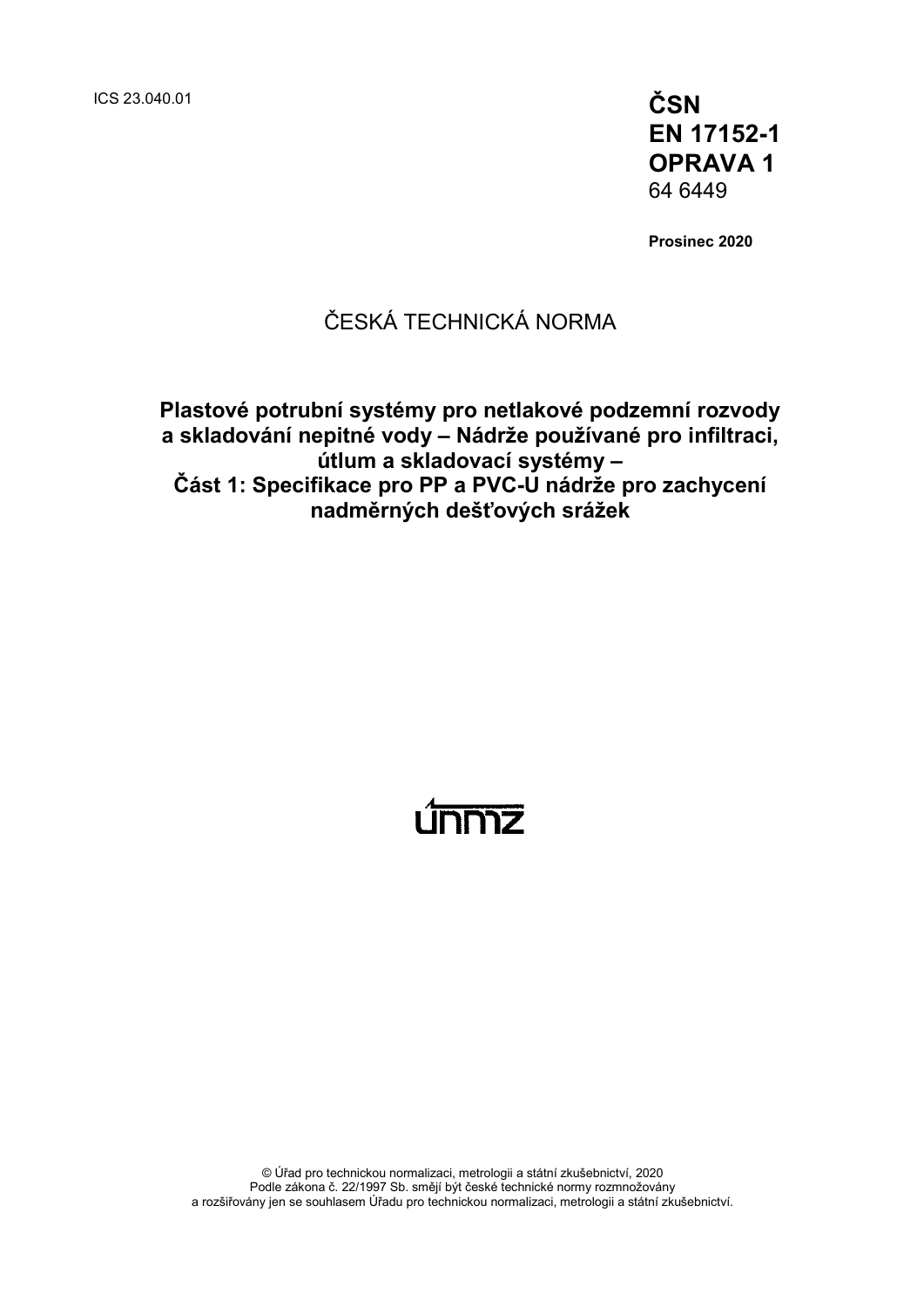ČSN EN 17152-1/Opr. 1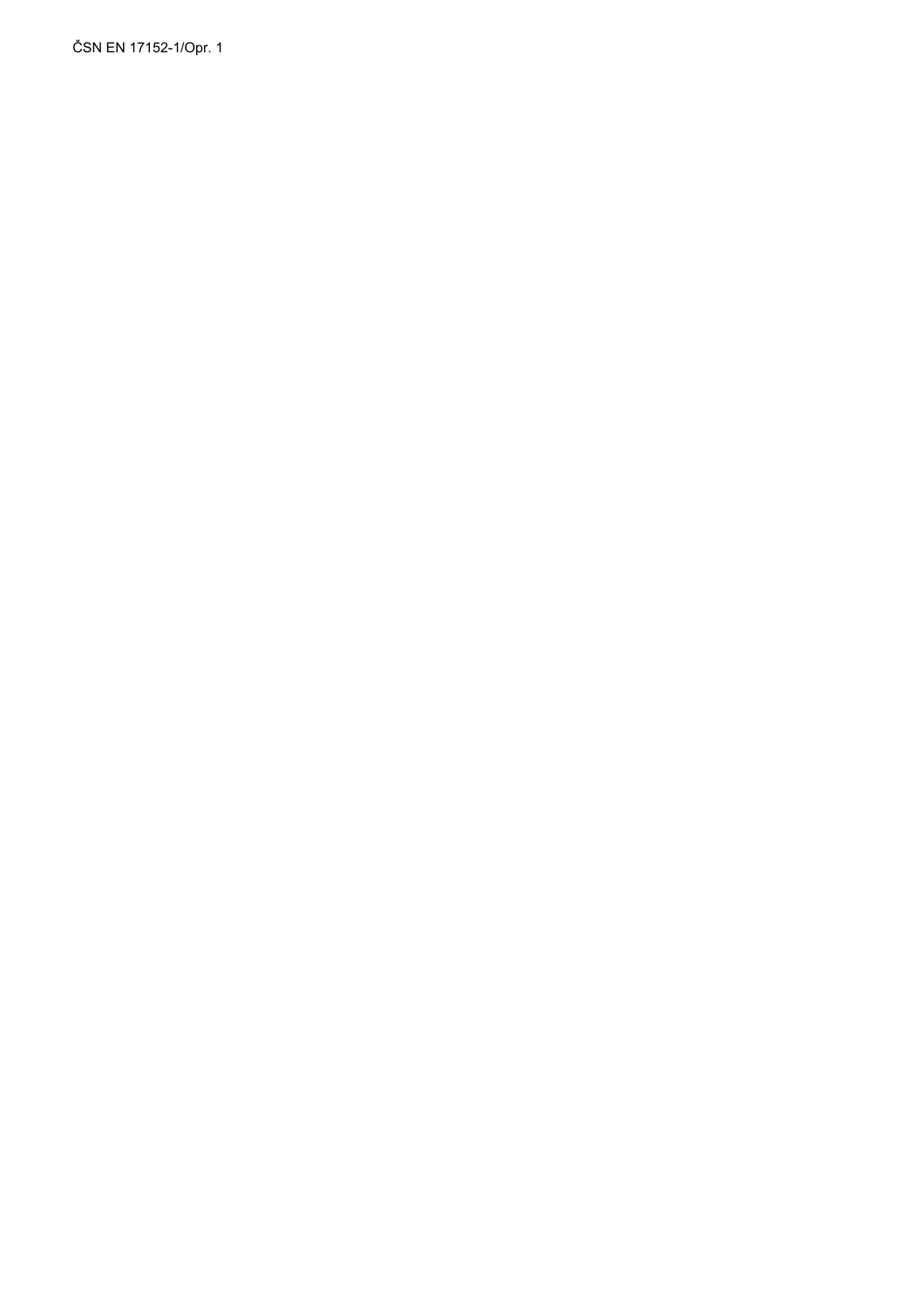## EUROPEAN STANDARD NORME EUROPÉENNE EUROPÄISCHE NORM

## **EN 17152-1:2019/AC**

June 2020

**ICS** 23.040.01

English version

Plastics piping systems for non-pressure underground conveyance and storage of non-potable water - Boxes used for infiltration, attenuation and storage systems - Part 1: Specifications for storm water boxes made of PP and PVC-U

Systèmes de canalisations en plastique pour le transport et le stockage souterrains sans pression de l'eau non potable - Structures alvéolaires ultra-légères pour les systèmes d'infiltration, de rétention et de stockage - Partie 1 : Spécifications relatives aux

structures alvéolaires ultra-légères pour eaux pluviales fabriquées à partir de PP et de PVC- $\mathbf{I}$ 

Kunststoff-Rohrleitungssysteme für die drucklose unterirdische Entwässerung für Nicht-Trinkwasser - Versickerungsblöcke zur Verwendung in Infiltrations-, Zwischenspeicher- und Speichersystemen - Teil 1: Festlegungen für Regenwasserabfluss-Versickerungsblöcke aus PP und PVC-U

This corrigendum becomes effective on 10 June 2020 for incorporation in the official English version of the EN.



EUROPEAN COMMITTEE FOR STANDARDIZATION COMITÉ EUROPÉEN DE NORMALISATION EUROPÄISCHES KOMITEE FÜR NORMUNG

#### **CEN-CENELEC Management Centre: Rue de la Science 23, B-1040 Brussels**

© 2020 CEN All rights of exploitation in any form and by any means reserved worldwide for CEN national Members. Tous droits d'exploitation sous quelque forme et de quelque manière que ce soit réservés dans le monde entier aux membres nationaux du CEN. Alle Rechte der Verwertung, gleich in welcher Form und in welchem Verfahren, sind weltweit den nationalen Mitgliedern von CEN vorbehalten.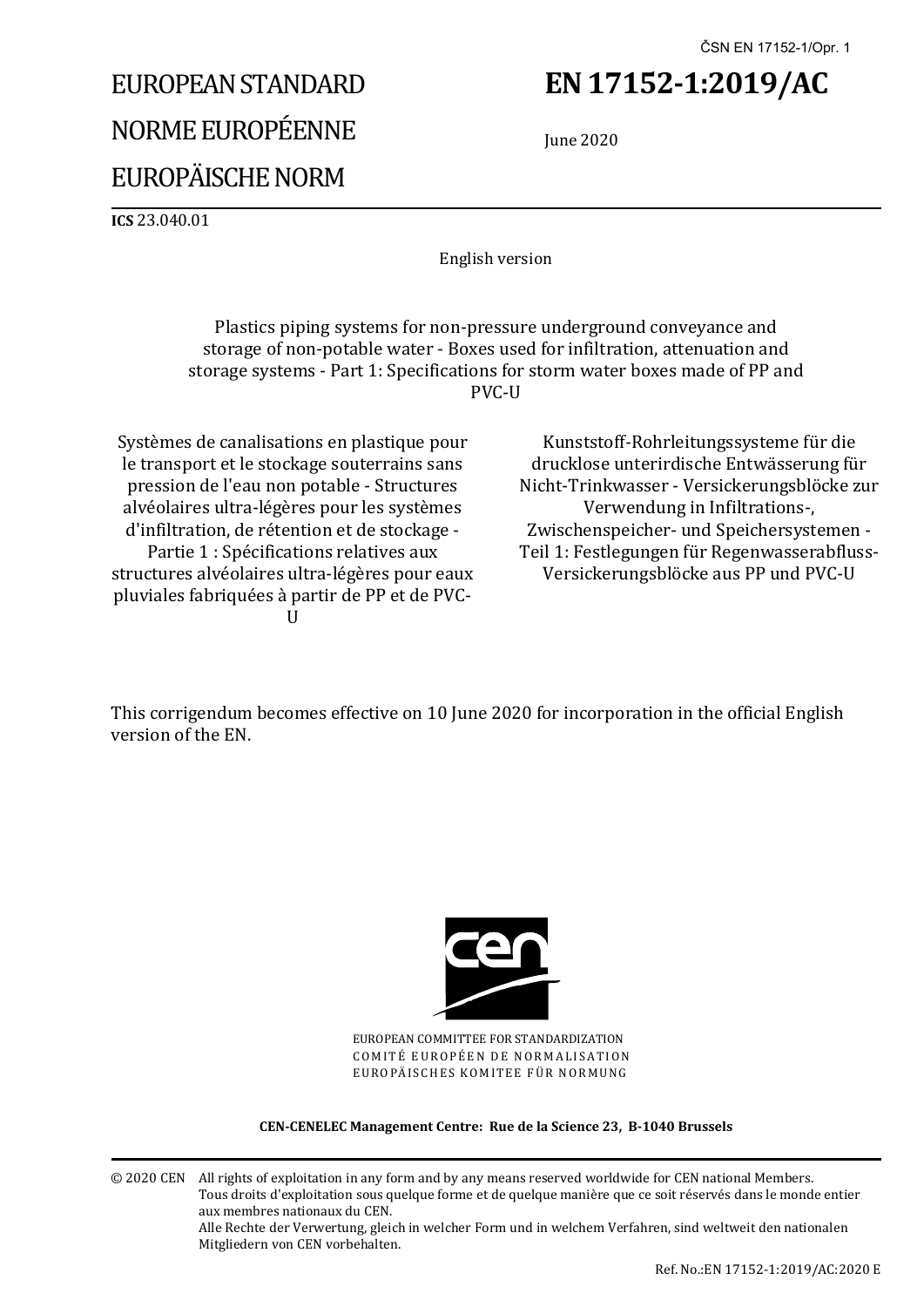#### **EN 17152-1:2019/AC:2020 (E)** ČSN EN 17152-1/Opr. 1

| <b>Contents</b> |  | Page |
|-----------------|--|------|
| $\mathbf 1$     |  |      |
| $2^{\circ}$     |  |      |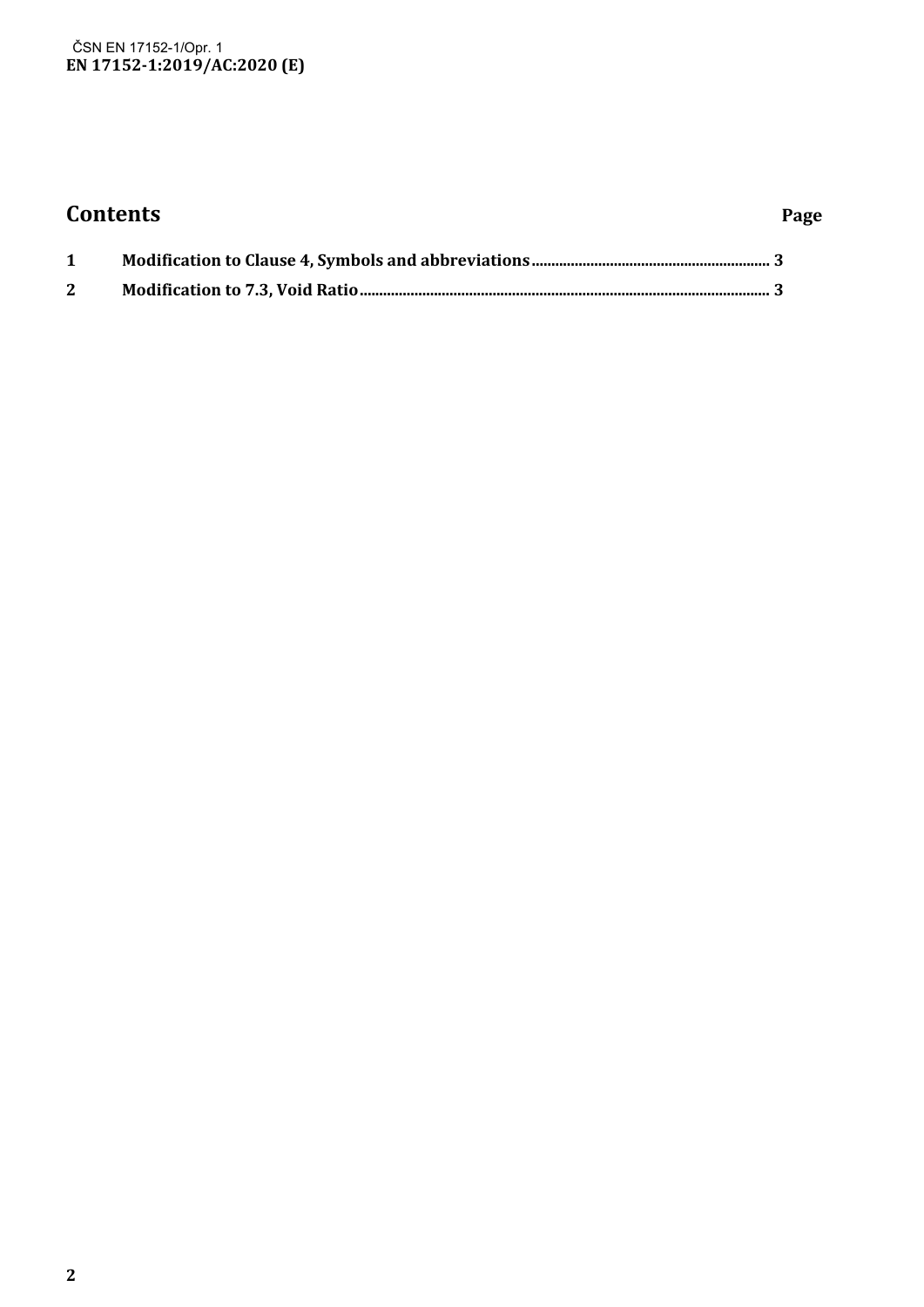## **1 Modification to Clause 4, Symbols and abbreviations**

*Replace*

```
"VR Void Ratio"
with
"P Porosity"
```
*and update throughout the text.*

## **2 Modification to 7.3, Void Ratio**

#### *Replace*

### "**7.3 Void Ratio**

The void ratio (*VR*) is the ratio of the total available volume for water storage and the total envelope cuboids volume for a box and is calculated by:

$$
VR = \frac{V_{\text{total}} - V_{\text{material}} - V_{\text{closed}}}{V_{\text{total}}}
$$
 (1)

where

 $V_{total}$  is the total volume of the unit measured according to 7.1;

*V*<sub>material</sub> is the volume taken by the material (calculated by the density specified by the material supplier in Table A.2 and weight measured in 7.2);

*V*<sub>closed</sub> is the volumes not accessible to water or from which water cannot be retrieved.

The void ratio shall be declared to the nearest 1 %."

### *with*

### "**7.3 Porosity**

The porosity (P) is the ratio of the total available volume for water storage and the total envelope cuboids volume for a box and is calculated by:

$$
P = \frac{V_{\text{total}} - V_{\text{material}} - V_{\text{closed}}}{V_{\text{total}}}
$$
(1)

where

 $V_{total}$  is the total volume of the unit measured according to 7.1;

*V*<sub>material is the volume taken by the material (calculated by the density specified by the material</sub> supplier in Table A.2 and weight measured in 7.2);

*V*<sub>closed</sub> is the volumes not accessible to water or from which water cannot be retrieved.

The porosity shall be declared to the nearest 1 %.".